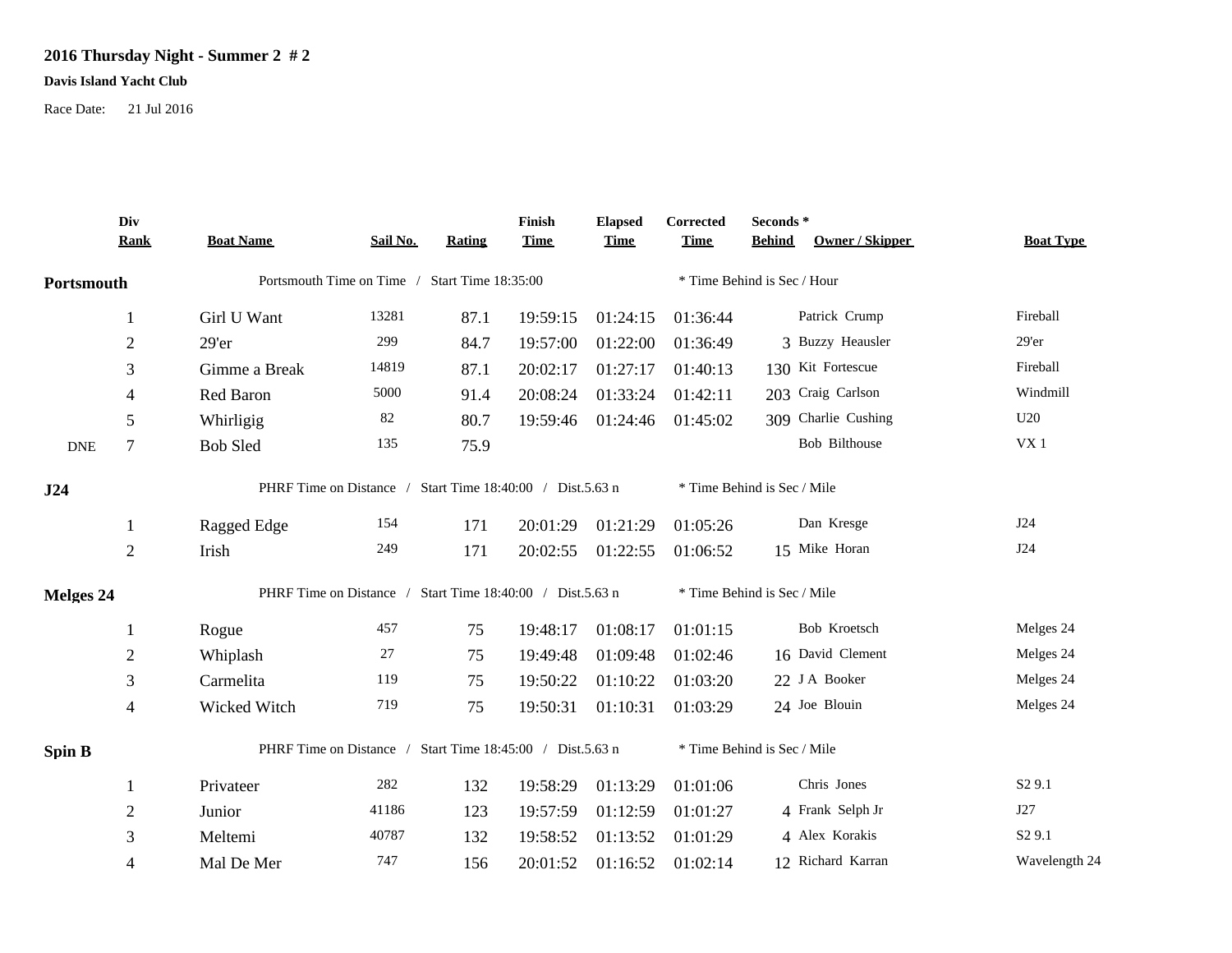|                             | 5                | Untouchable                                               | $11\,$ | 111 | 20:00:21 | 01:15:21 | 01:04:56                    | 41 Todd Saunders            | Elliott 770                    |  |  |
|-----------------------------|------------------|-----------------------------------------------------------|--------|-----|----------|----------|-----------------------------|-----------------------------|--------------------------------|--|--|
| 20%                         | 8                | Fully Involved                                            | 97925  | 135 | 20:03:20 | 01:18:20 | 01:05:40                    | Steve Vincent               | $B-25$                         |  |  |
|                             | 7                | Dr Bligh                                                  | 30     | 132 | 20:05:51 | 01:20:51 | 01:08:28                    | 79 Michael Maher            | S <sub>2</sub> 9.1             |  |  |
|                             | $8\,$            | Volcano                                                   | 7170   | 111 | 20:04:47 | 01:19:47 | 01:09:22                    | 88 Don Rychel               | Tripp 26                       |  |  |
| Spin A                      |                  | PHRF Time on Distance / Start Time 18:50:00 / Dist.5.63 n |        |     |          |          |                             | * Time Behind is Sec / Mile |                                |  |  |
|                             | 1                | No Limit                                                  | 39526  | 42  | 19:52:27 | 01:02:27 | 00:58:31                    | Neal Burns                  | Farr 395                       |  |  |
|                             | $\overline{2}$   | Mad Cow 2                                                 | 46453  | 57  | 19:54:04 | 01:04:04 | 00:58:43                    | 2 Ed Ruark/ Dave German     | $B-32$                         |  |  |
|                             | 3                | Rocket                                                    | 48     | 72  | 19:56:32 | 01:06:32 | 00:59:47                    | 13 Grimsdale/ Nelson        | J35                            |  |  |
|                             | 4                | Fire & Ice                                                | 83198  | 81  | 19:58:30 | 01:08:30 | 01:00:54                    | 25 George Cussins           | J105                           |  |  |
|                             | 5                | Wired                                                     | 39511  | 42  | 19:56:02 | 01:06:02 | 01:02:06                    | 38 Brocks/ Achilles         | Farr 395                       |  |  |
|                             | 6                | Hot Water                                                 | 42696  | 72  | 19:59:12 | 01:09:12 | 01:02:27                    | 42 Jose Suarezhoyos         | J35                            |  |  |
|                             | $\boldsymbol{7}$ | Tampa Girl                                                | 83242  | 54  | 20:02:27 | 01:12:27 | 01:07:23                    | 94 Bill Terry               | J120                           |  |  |
| Non Spin A                  |                  | PHRF Time on Distance / Start Time 18:55:00 / Dist.3.40 n |        |     |          |          | * Time Behind is Sec / Mile |                             |                                |  |  |
|                             | 1                | Long Gone                                                 | 10225  | 161 | 19:21:41 | 00:26:41 | 00:17:34                    | Phil Walller                | Morgan 42                      |  |  |
|                             | $\overline{2}$   | W T Flyer                                                 | 97     | 153 | 19:38:21 | 00:43:21 | 00:34:41                    | 302 Ullman/ Bostick         | Pearson 30                     |  |  |
|                             | 3                | <b>Boat</b>                                               | 57     | 180 | 19:55:35 | 01:00:35 | 00:50:23                    | 579 Larry Willis            | Wavelength                     |  |  |
|                             | 4                | <b>Emotional Rescue</b>                                   | 22268  | 176 | 19:58:34 | 01:03:34 | 00:53:36                    | 636 Dave Coffee             | $\mathrm{C}$ & $\mathrm{C}$ 36 |  |  |
|                             | 5                | Impulse                                                   | 10863  | 192 | 20:00:03 | 01:05:03 | 00:54:10                    | 646 Bob Abberger            | Bristol 40                     |  |  |
|                             | 6                | Vendeval the Pearl                                        | 005    | 164 | 20:00:30 | 01:05:30 | 00:56:12                    | 682 Lee Burstiner           | Dufour 39                      |  |  |
|                             | $\tau$           | Rock On                                                   | 335    | 190 | 20:11:25 | 01:16:25 | 01:05:39                    | 849 Toro/ Figley            | Catalina 36                    |  |  |
| $\ensuremath{\mathsf{DNE}}$ | 9                | Reflection                                                | 244    | 180 |          |          |                             | Jim Mallory                 | C & C 36                       |  |  |
| <b>Non Spin B</b>           |                  | PHRF Time on Distance / Start Time 18:55:00 / Dist.3.40 n |        |     |          |          | * Time Behind is Sec / Mile |                             |                                |  |  |
|                             | 1                | Volant II                                                 | 99     | 202 | 19:56:31 | 01:01:31 | 00:50:04                    | John Gifford                | J22                            |  |  |
|                             | $\mathfrak{2}$   | Mazel                                                     | 124    | 232 | 20:05:51 | 01:10:51 | 00:57:42                    | 135 Jason Baruch            | Morgan 28                      |  |  |
|                             | 3                | Komus                                                     | 283    | 241 | 20:06:52 | 01:11:52 | 00:58:13                    | 144 Rusty Shenk             | Morgan 24                      |  |  |
|                             | 4                | Sea Chelle                                                | 172    | 223 | 20:19:36 | 01:24:36 | 01:11:58                    | 386 Steve Lewis             | Hunter 29.5                    |  |  |
| <b>DNF</b>                  | 6                | Ragdoll                                                   | 5226   | 269 |          |          |                             | Jack Whitwam                | Catalina 27                    |  |  |

**Racer Cruiser** PHRF Time on Distance / Start Time 18:55:00 / Dist.3.40 n \* Time Behind is Sec / Mile